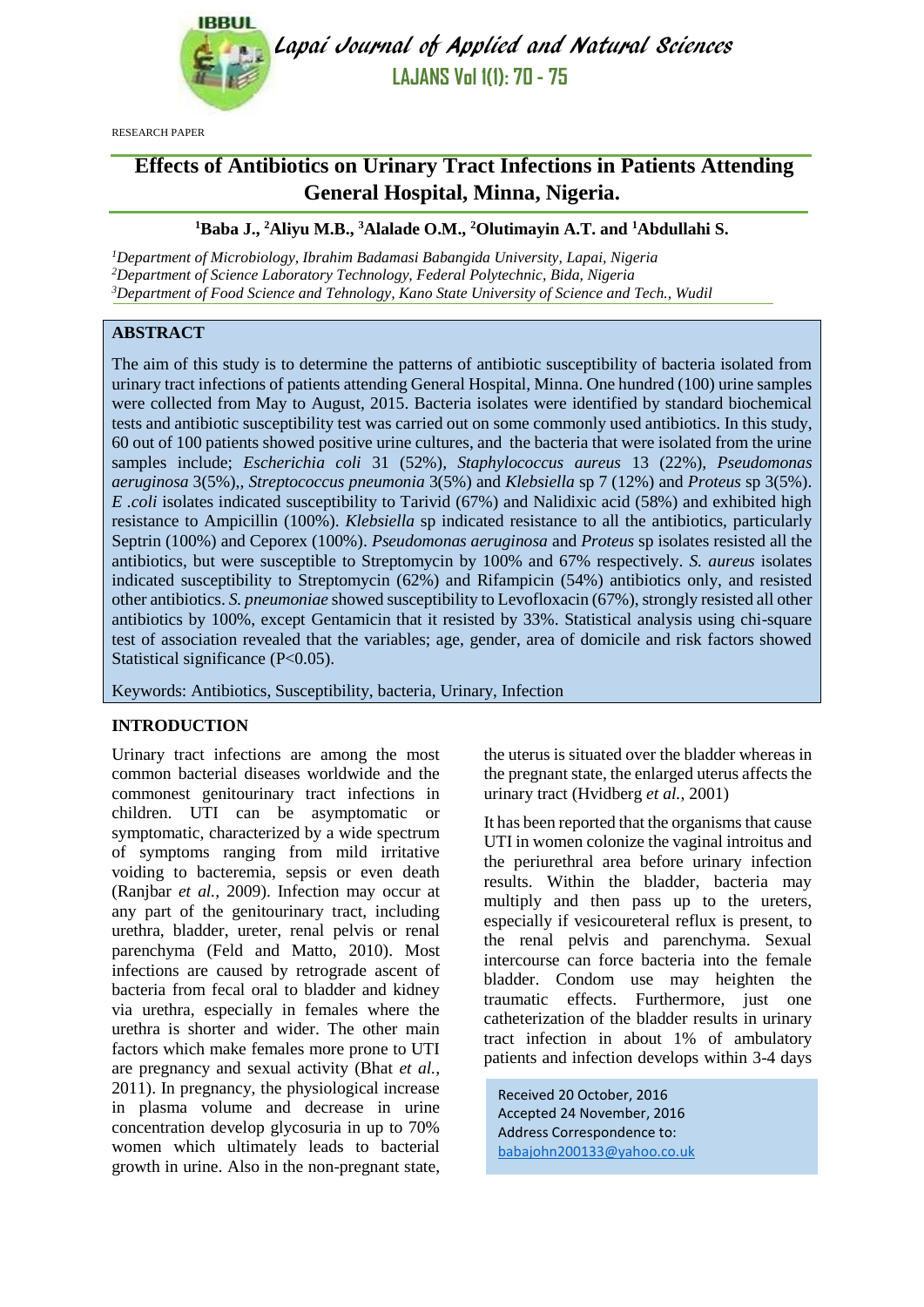in essentially all patients with indwelling catheters with open drainage systems. Both the contraceptive diaphragm with nonoxynol-9 contraceptive jelly in women and the condom catheter in men have been shown to predispose to infection. Spermicides increase colonization of the vagina with uropathogens. Although, the dominant *Lactobacillus* vaginal flora is more sensitive to nonoxynol-9 than *E.coli* to vaginal epithelial cells. Estrogen deficiency is now recognized as a predisposing factor to recurrent UTI in post-menopausal women, because of consequent vaginal flora changes with loss of protective *Lactobacilli* which are replaced by coliforms and other uropathogens (Ranjbar *et al.,*2009)

The infection may involve only lower or both upper and lower parts of the urinary tract. The term "cystitis" has been used to describe a syndrome including dysuria, frequency and occasionally supra pubic tenderness. Acute pyelonephritis describes a clinical syndrome characterized by flank pain or tenderness, or both, and fever, often accompanied by dysuria, urgency and frequency (Mandell *et al.,* 2005). Majority of UTIs are not life threatening and do not cause any irreversible damage. However, when the kidneys are involved, there is a risk of irreparable tissue damage with an increased risk of bacteremia (Hvidberg *et al.,* 2001).

Bacteria are the major causative organisms and are responsible for more than 95% of UTI cases (Ramesh *et al.,* 2008). *Escherichia coli* are the most frequent infecting organism in acute infections (Ronald*,* 2002). Areas specific for monitoring studies aimed at understanding the types of pathogens responsible for UTIs and other susceptibility patterns may help clinicians to select proper empirical treatment (Hryniewicz *et al.,* 2001).

### **METHODOLOGY.**

### **Sample Collection.**

Clean-catch, midstream , One hundred (100) urine samples were collected in sterile disposable containers and transported immediately to the laboratory of Microbiology department, Faculty of Natural sciences, Ibrahim Badamasi Babangida University, Lapai, Niger State. Questionnaires were equally administered to the patients alongside sample collection to determine the possible risk factors associated with UTI. The risk factors that were emphasized include: Use of catheters (catheterization) especially in young children Sexual activity, Use of diaphragm and Use of contraceptives.

## **Isolation of Bacteria from Urine**

Urine specimens were cultured on CLED and MacConkey agar plates using wire loops for semi quantitative method and incubated for 24 hours at 37<sup>0</sup>C. Colonies that resulted from the first culture were further sub-cultured on the same media to get a pure culture of isolates and incubated for another 24 hours at  $37^{\circ}$ C. The pure colonies were then transferred into nutrient agar in slant bottles and incubated for 24 hours at 37<sup>0</sup>C (Cheesbrough, 2004)

### **Identification of Bacteria from Urine**

The pure colonies that were obtained in the slant bottles were subjected to series of biochemical tests in order to identify the particular species and or strains of the bacteria isolates yielded (Cheesbrough, 2004). The tests that were carried out on the bacterial isolates includes, Gram stain, Catalase, Coagulase, Oxidase, Indole, Methyl-red, Voges- proskauer and Sugar fermentation.

## **Antibiotic Susceptibility Testing.**

Antibiotic susceptibility testing was carried out on Mueller- Hinton agar using disc diffusion technique according to Clinical and Laboratory Standards Institute (CLSI) guidelines. Sterile Mueller- Hinton agar was prepared and standardized as instructed by the manufacturer. The medium was dispensed into petri dishes and allowed to solidify. The inocula were also prepared in test tubes in respect to 0.5 McFarland standards. The test isolates were inoculated on the Mueller- Hinton agar using sterile wire loops after which antibiotic discs were placed onto them using sterile forceps. The plates were incubated for 24 hours at  $37\text{°C}$ . The plates were read after 24 hours, measuring the zones of inhibition to the nearest mm. The antibiotics used and their symbols are: Ciprofloxacin (CPX), Norfloxacin (NB), Gentamicin (CN), Amoxyl (AML), Streptomycin (S), Rifampicin (RD), Erythromycin (E), Chloramphenicol (CH), Ampiclox (APV), and Levofloxacin (LEV) , Augmentin (AU), Ceporex (CEP), Nalidixic acid (NA), Tarivid (OFX), Reflacine (PEF), Septrin (SXT) and Ampicillin (PN) (NCCLS,2002)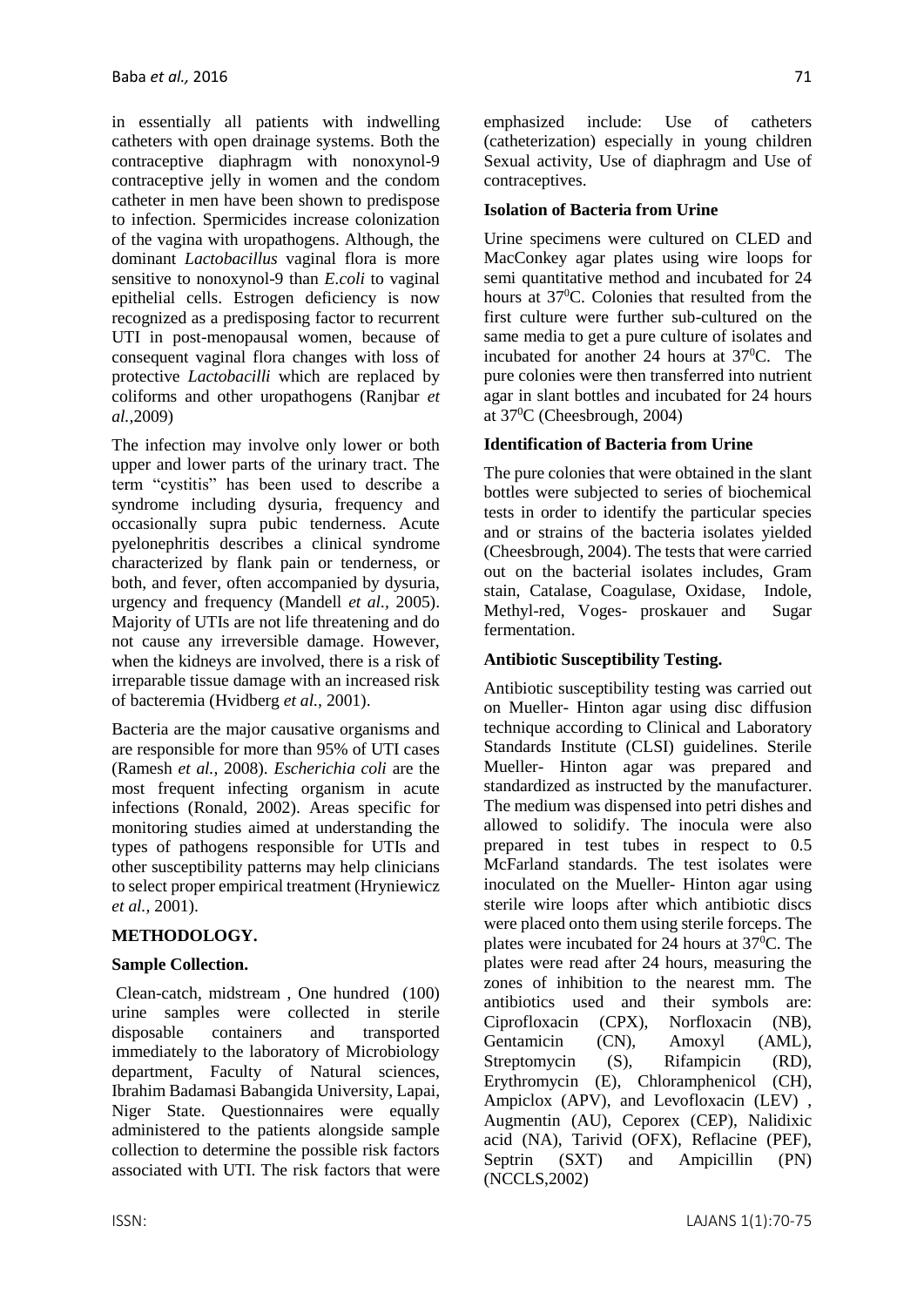#### **Statistical analysis**

This was achieved using chi-square test of association between the socio-demographic factors and the occurrence of bacteria in the urine of patients.

#### **RESULTS**

*E. coli* was the most common bacteria isolated in all age groups and both sexes with a percentage of 52, while *Streptococccus pneumoniae* , *P. aeruginosa* and *Proteus* sp occurred least with a percentage of 5 . The prevalence of the isolated bacteria and their percentages are as indicated in table 1.

Table 1: Percentage prevalence of bacteria in UTI

| Isolates | No. of Percentage<br>(% ) |
|----------|---------------------------|
| 31       | 52                        |
| 13       | 22                        |
| 7        | 12                        |
| 3        | 5                         |
| 3        | 5                         |
| 3        | $\overline{\mathbf{5}}$   |
|          | 100                       |
|          |                           |

Table 2: Percentage Susceptibility of the Gram negative Isolates to Antibiotics

| Antibiotics | E.<br>coli<br>(n)<br>$=31$ |        | Klebsiella sp $(n=7)$ P. aeruginosa $(n=3)$ | <i>Proteus</i> sp $(n=3)$ |
|-------------|----------------------------|--------|---------------------------------------------|---------------------------|
| S           | 48(52)                     | 29(71) | 100(0)                                      | 67(33)                    |
| <b>CN</b>   | 29(71)                     | 14(86) | 33(67)                                      | 0(100)                    |
| <b>CPX</b>  | 32(68)                     | 29(71) | 33(67)                                      | 33(67)                    |
| <b>OFX</b>  | 67(33)                     | 14(86) | 33(67)                                      | 0(100)                    |
| <b>NA</b>   | 58(42)                     | 14(86) | 33(67)                                      | 0(100)                    |
| <b>PEF</b>  | 39(61)                     | 43(57) | 33(67)                                      | 33(67)                    |
| AU          | 16(84)                     | 29(71) | 0(100)                                      | 33(67)                    |
| <b>SXT</b>  | 10(90)                     | 0(100) | 0(100)                                      | 0(100)                    |
| <b>PN</b>   | 0(100)                     | 14(86) | 33(67)                                      | 33(67)                    |
| <b>CEP</b>  | 13(87)                     | 0(100) | 0(100)                                      | 33(67)                    |

key:

Numbers outside bracket = Susceptible percentages Numbers inside bracket =  $Resistance$  percentages

| NA- Nalidixic acid |
|--------------------|
| OFX-Tarivid        |
| AU-Augmentin       |
| PEF-Reflacine      |
|                    |

d SXT- Septrin PN- Ampicillin

*E.coli* isolates showed susceptibility to Tarivid (67%) and Nalidixic acid (58%) and exhibited high resistance to Ampicillin (100%) and resisted other antibiotics used in this study. *Klebsiella* sp showed resistance to all the antibiotics, particularly Septrin (100%) and Ceporex (100%). *Pseudomonas aeruginosa* and *Proteus* sp isolates resisted all the antibiotics, but were susceptible to Streptomycin by 100% and 67% respectively.

*S. aureus* isolates showed susceptibility to Streptomycin (62%) and Rifampicin (54%) antibiotics only, and resisted other antibiotics. *S. pneumoniae* showed susceptibility to Levofloxacin (67%), strongly resisted all other antibiotics by 100%, except Gentamicin that it resisted by 33%.

Table 3: Percentage Susceptibility of the Gram positive Isolates to Antibiotics.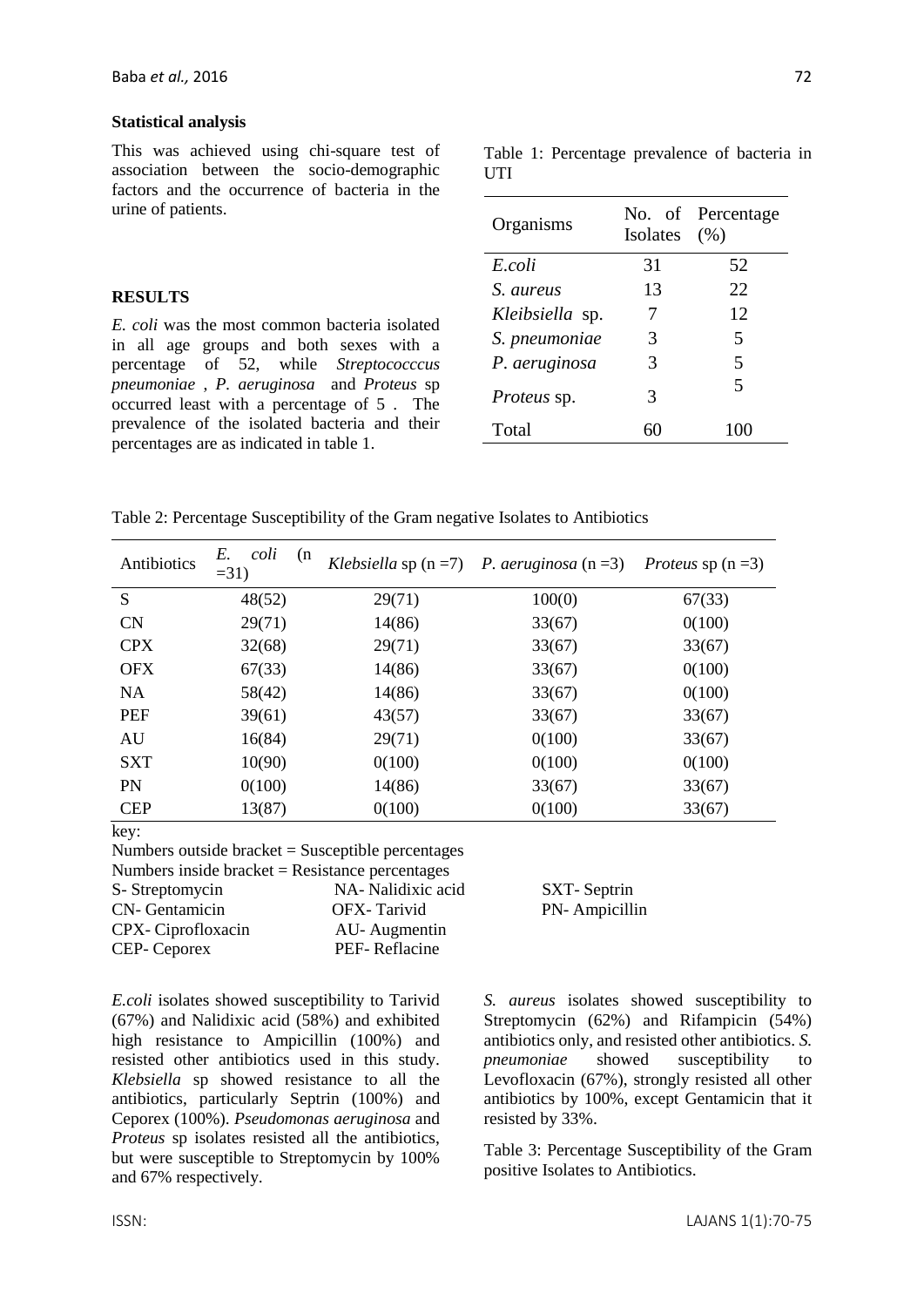| Antibiotics      | S. aureus | S. pneumoniae |
|------------------|-----------|---------------|
|                  | $n = 13$  | $n = 3$       |
| E                | 15(85)    | 0(100)        |
| <b>LEV</b>       | 31(69)    | 67(33)        |
| <b>CN</b>        | 15(85)    | 33(67)        |
| <b>RD</b>        | 54(46)    | 0(100)        |
| <b>AML</b>       | 15(85)    | 0(100)        |
| S                | 62(38)    | 0(100)        |
| <b>NB</b>        | 8(92)     | 0(100)        |
| <b>CH</b>        | 0(100)    | 0(100)        |
| <b>CPX</b>       | 0(100)    | 0(100)        |
| <b>APX</b>       | 31(69)    | 0(100)        |
| Kev <sup>.</sup> |           |               |

| Numbers outside    |        | $bracket =$ | Susceptible        |
|--------------------|--------|-------------|--------------------|
| percentages        |        |             |                    |
| Numbers            | inside | $bracket =$ | Resistance         |
| percentages        |        |             |                    |
| S-Streptomycin     |        |             | NA- Nalidixic acid |
| <b>SXT-Septrin</b> |        |             |                    |
| CN- Gentamicin     |        |             | OFX-Tarivid        |
| PN-Ampicillin      |        |             |                    |
| CPX-Ciprofloxacin  |        |             | AU-Augmentin       |
| <b>CEP-Ceporex</b> |        |             | PEF-Reflacine      |



Test association to assess the association between different variables considered and the presence of bacteria in urine was carried out. The graph clearly showed statistical significance (P<0.05) in the distribution of area of domicile as in Figure 1 above. This translates to mean that there is association between Patient's area of domicile and the presence of bacteria in their urine.



The graph above also showed statistical significance  $(P<0.05)$  in the distribution of ages of the patients, that is, there is association between age of the patients and the occurrence of Bacteria in their Urine.



There is also a significant difference  $(P<0.05)$  in the trend of distribution of the risk factors of the patients as shown in Fig. 3, this is a clear indication of association between the risk factors considered and the presence of Bacteria in their urine.

#### **DISCUSSION**

Sixty (60) out of 100 patients were positive for the following bacteria; *E. coli, Staphylococcus aureus, Pseudomonas aeruginosa, Streptococcus pneumoniae* and *Klebsiella* sp in the analyzed urine samples, while 31 of the samples were confirmed to be *E. coli.* This is in accordance with the findings of Salvatore *et al.* (2011), where urine samples were cultured and majority of the isolates were confirmed to be *E. coli* and other bacteria such as *Klebsiella* sp and *Staphylococcus sp.* were also isolated.

This study indicated that the commonest isolates in UTIs were *E. coli* (52%), *S. aureus* (22%), and *Klebsiella* sp*.* (12%). According to a related study by Nicolle (2008), *E. coli* is responsible for 53% of UTIs and *S. aureus* is responsible for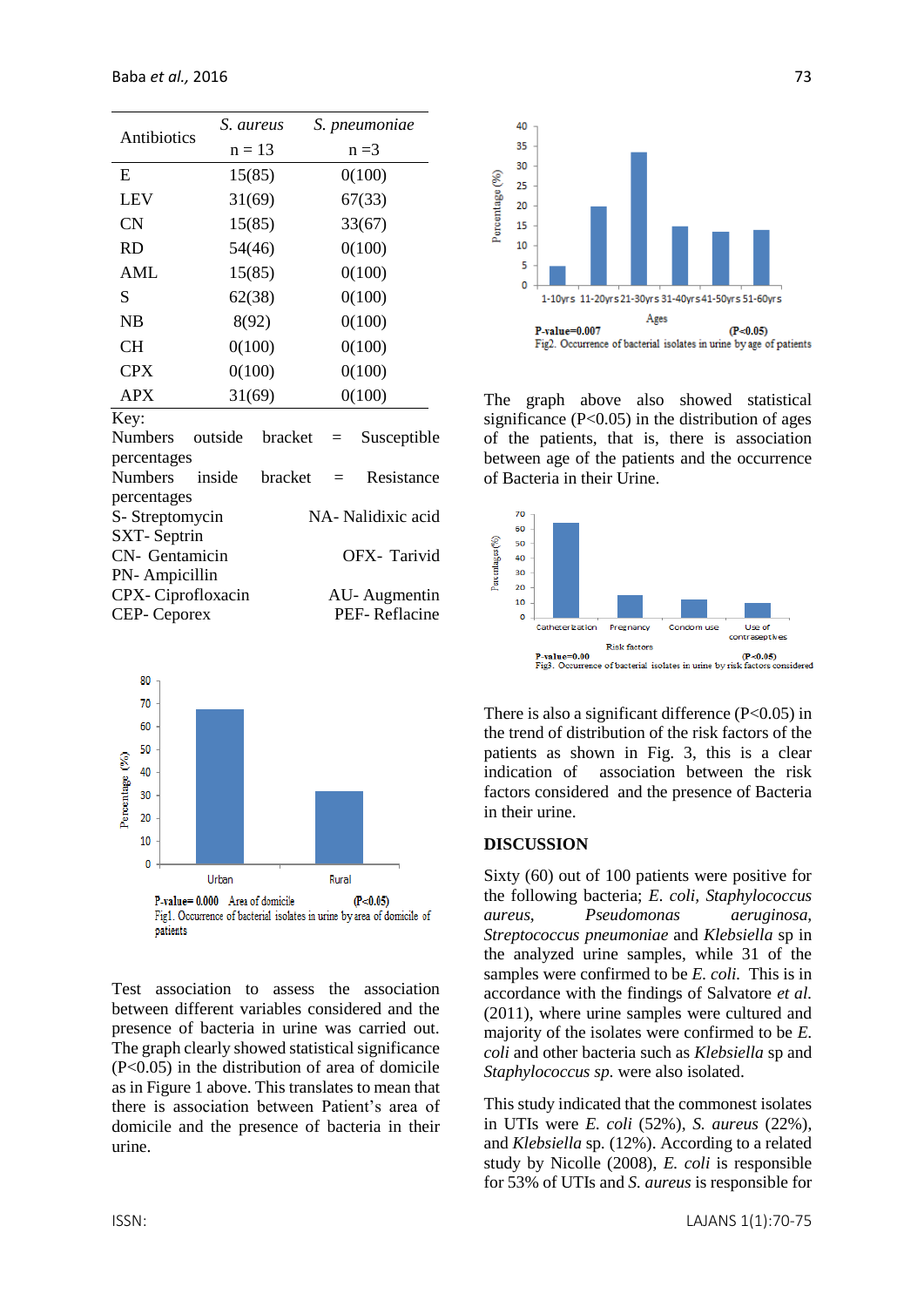12% of the infection. In another study by Nicolle (2008), it was reported that *E. coli* is the cause of 80-85% of UTI, *S. aureus* being the cause of 5-10% and *Klebsiella* sp*.* being the cause of 8- 9% of the infection, justifying their presence in the urine. Coincidentally, these bacteria were isolated in the present study in the same order.

Similarly, Danchaivijitr et al. (2005) found *E.coli* in his studies as the most common bacterial isolate in urinary tract infections and they also found the second most common bacterial isolate in UTIs as *S. aureus,* followed by *Klebsiella* sp. This is in support of the findings in the present study.

This study reveals that *E. coli* isolates were susceptible to Tarivid (68%) and Nalidixic acid (58%) but resistant to Amplicin (100%). The reason behind this high level of resistance of the bacteria may be due to indiscriminate or inappropriate use of the antibiotics, as well as steady and appropriate dosage not been used as administered to patients on the right time, while the susceptibility may be because those antibiotics are not frequently prescribed or are not readily available in pharmaceutical stores. Also, this high resistance pattern may have resulted from poorly guided antibiotic prophylaxis after catheterization and empiric therapy of catheter associated UTI.

The susceptibility and resistance pattern in this study is in contrast with the findings of Shaik *et al.* (2005), where it was reported that *E. coli* was more susceptible to Streptomycin , Levofloxacin , Erythromycin and Ciprofloxacin by 60%, but resistant to Penicillin and Norfloxacin by 100% and Nalidixic acid by 90%, which supports the findings in this study. *E. coli* displayed high percentage of resistance to test antibiotics and thus, multiple drug resistance was observed in the strains (Shaik *et al.,* 2005). In support of the results of this study is the report of Scholes *et al.* (2005), where it was reported that the susceptibility of *E. coli* towards Nalidixic acid was 50%.

Chi-square test of association revealed that there exist association between different variables considered and the presence of bacteria in the urine of patients (P<0.05), suggesting that any of the variables could lead to the occurrence of urinary tract infection in the patients. This is evident in the disributions observed in the graphs of the variables considered in this study.

#### **REFERENCES**

- Bhat, R.G., Katy, T. A and Place, F.C. (2011). Pediatric Urinary Tract Infections. *Emergency Medicine Clinics of North America,* 29(**3**):637-653.
- Cheesebrough, M. (2004). Microbiological district Laboratory Practice In Tropical Countries. 2<sup>nd</sup> edition. United kingdom, Cambridge press. P. 189.
- Danchaivijitr, S., Dhiraputra, C., Cherdrrungsi, R. (2005). Duangpom Jinthanothaitavorn Nitaya Srihapol RN; CAUTI. *Journal of Medical Association Thailand,* 88:26-30.
- Feld, L.G and Mattoo, T.K. (2010). Urinary Tract Infections And Vesicoureteral Reflux In Infants and Children. *Pediatric Revolution,* 31(**11**):451-463.
- Hryniewicz, K., Szczypa, K., Sulikowska, A., Jankowski, K., Betlejewska, K., Hryniewicz, W. (2001). Antibiotic Susceptibility of bacterial strains isolated from urinary tract infections in Poland. *Journal of Antimicrobial Chemotherapy,* 47(**6**):773- 780.
- Hvidberg, H., Struve, C., Krogfelt, K.A., Christensen, N., Rasmussen, S.N., Frimodtmoller, N. (2001). Development of a longterm ascending urinary tract infection mouse model for antibiotic treatment studies. *Antimicrobial Agents Chemotherapy*, 44(**1**):156-163.
- Mandell, G.L., Bennett, J.E., Dolin, R. (2005). Principles And Practice Of Infectious Diseases. *Churchill Livingstone*:881-882.
- NCCLS (2002). Perfomance standards for antimicrobial disc susceptibility test. Approved standard MR- A5. National Committee for Clinical Laboratory Standards. Villanova, PA, USA.
- Nicolle, L.E. (2008). Urinary Tract Infection In Long-Term Care Facility Residents. *Clinical Infectious Diseases,* 31:757-761.
- Ramesh, N., Sumathi, C.S., Kannan, V.R. (2008). Urinary Tract Infection and Antimicrobial Susceptibility Pattern of Extended Spectrum of Beta Lactamase. *Advanced Biological Research,*2(**5**):78-82.